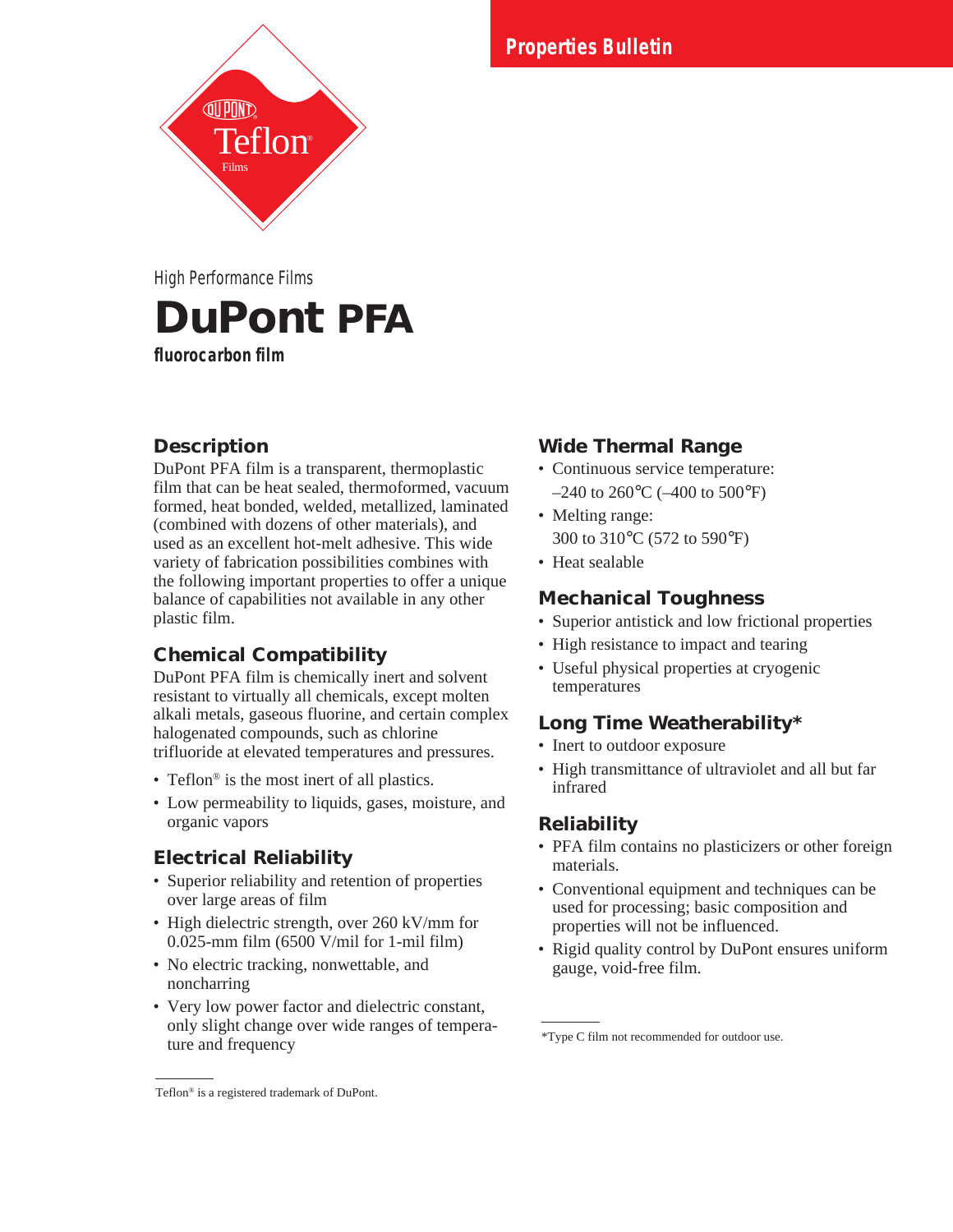The convenience of Teflon® fluorocarbon in easyto-use film facilitates the design and fabrication of this low friction thermoplastic for all sorts of highperformance jobs. It is transparent and can be *heat sealed, thermoformed, welded,* and *heat bonded.* Superior antistick properties make it an ideal release film for many applications. A *cementable* type with

an invisible surface treatment is available for bonding to one or both sides with adhesives. This versatility is augmented by the superior properties of a true melt-processible fluorocarbon and by the wide choice of product dimensions available from DuPont.

| Gauge                           | 50            | 100       | 200       | 500       | <b>750LP</b> | 1000      | 2000      | 3000      | 6000      | 9000      | 12500     |
|---------------------------------|---------------|-----------|-----------|-----------|--------------|-----------|-----------|-----------|-----------|-----------|-----------|
| <b>Thickness</b>                |               |           |           |           |              |           |           |           |           |           |           |
| mil                             | $\frac{1}{2}$ | 1         | 2         | 5         | 7.5          | 10        | 20        | 30        | 60        | 90        | 125       |
| in                              | 0.0005        | 0.001     | 0.002     | 0.005     | 0.0075       | 0.010     | 0.020     | 0.030     | 0.060     | 0.090     | 0.125     |
| μm                              | 12.5          | 25        | 50        | 125       | 187          | 250       | 500       | 750       | 1500      | 2300      | 3175      |
| Approximate<br>Area Factor      |               |           |           |           |              |           |           |           |           |           |           |
| $ft^2/lb$                       | 180           | 90        | 45        | 18        | 13.5         | 9         | 4.5       | 3         | 1.5       |           | 0.7       |
| $in^2/lb$                       | 25,000        | 12.900    | 6,450     | 2,580     | 1,935        | 1,290     | 645       | 430       | 215       | 136       | 98        |
| $m^2/kq$                        | 36            | 18        | 9         | 4         | 3            | 2         | 1         | 0.6       | 0.3       | 0.2       | 0.14      |
| Type LP-<br>General-Purpose     | Available     | Available | Available | Available | Available    | Available | Available | Available | Available | Available | Available |
| Type CLP-One<br>Side Cementable |               | Available | Available | Available |              |           |           |           |           |           |           |

**Table 1 Types and Gauges of DuPont PFA Film**

Films are available in the following widths: 50–500 gauge, 1/2 in to 60 in available; 750–12500 gauge, 1/2 in to 48 in available. See current price list for widths by specific gauge and type.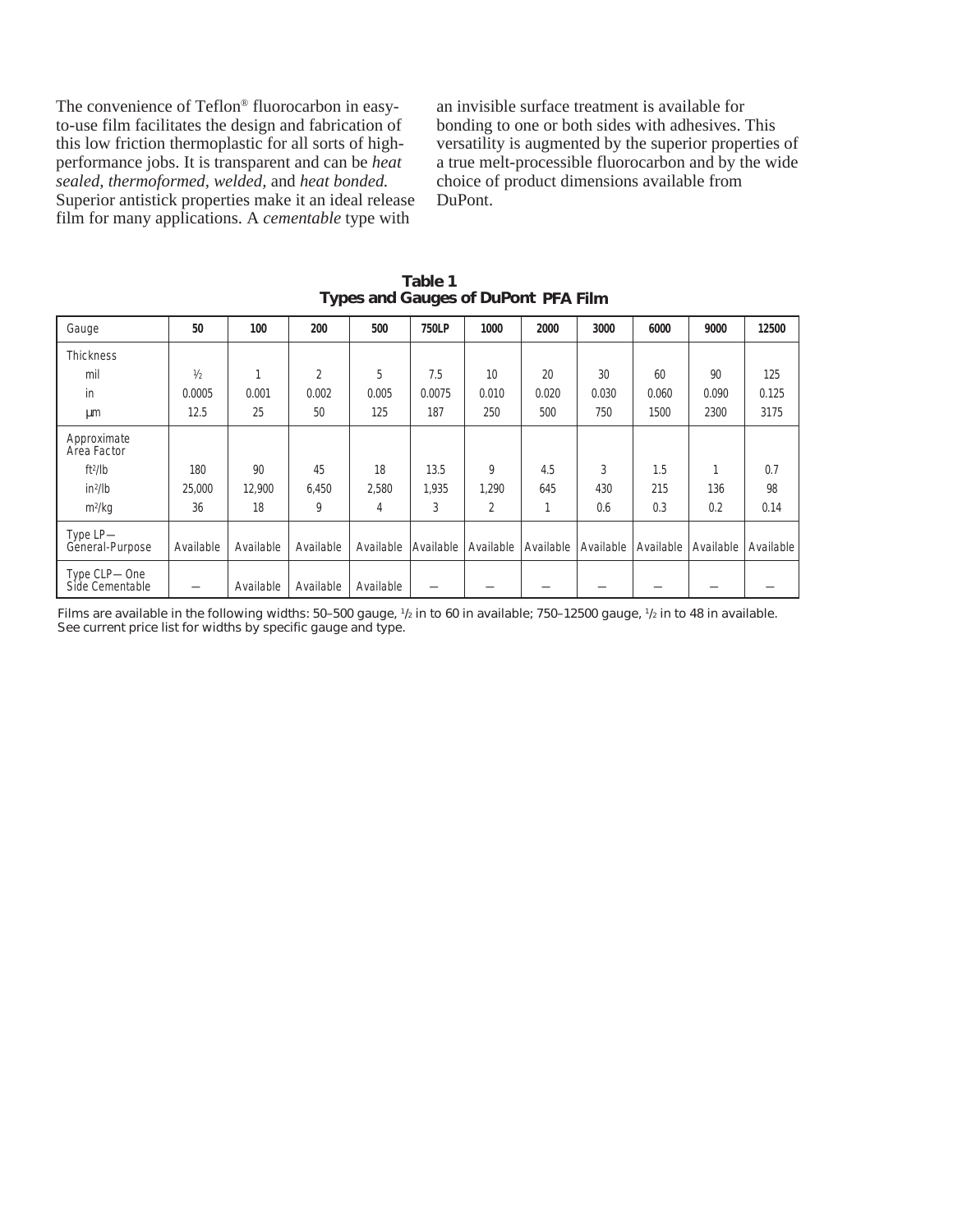|            |                                                                                                                                                                                                                                                 |                                      | Typical Value*                                            |                                      |  |  |  |  |  |
|------------|-------------------------------------------------------------------------------------------------------------------------------------------------------------------------------------------------------------------------------------------------|--------------------------------------|-----------------------------------------------------------|--------------------------------------|--|--|--|--|--|
|            | Property                                                                                                                                                                                                                                        | <b>Test Method</b>                   | <b>SI Units</b>                                           | <b>English Units</b>                 |  |  |  |  |  |
|            | Tensile Strength at Break                                                                                                                                                                                                                       | ASTM D-882                           | $21$ N/mm <sup>2</sup>                                    | 3000 psi                             |  |  |  |  |  |
|            | Elongation at Break                                                                                                                                                                                                                             | ASTM D-882                           | 300%                                                      |                                      |  |  |  |  |  |
|            | Yield Point                                                                                                                                                                                                                                     | ASTM D-882                           | 12 MPa                                                    | 1700 psi                             |  |  |  |  |  |
|            | Elastic Modulus                                                                                                                                                                                                                                 | ASTM D-882                           | 480 MPa                                                   | 70,000 psi                           |  |  |  |  |  |
| Mechanical | <b>Impact Resistance</b>                                                                                                                                                                                                                        | DuPont<br>pneumatic<br>impact tester | $6.2 \times 10^{4}$                                       | 14 in Ib/mil                         |  |  |  |  |  |
|            | Folding Endurance (MIT)                                                                                                                                                                                                                         | <b>ASTM D-2176</b>                   | 100,000 cycles                                            |                                      |  |  |  |  |  |
|            | Tear Strength-Initial (Graves)                                                                                                                                                                                                                  | <b>ASTM D-1004</b>                   | 4.90 N                                                    | 500 g                                |  |  |  |  |  |
|            | Tear Strength-Propagating (Elmendorf)                                                                                                                                                                                                           | <b>ASTM D-1922</b>                   | 0.74N                                                     | 75 g                                 |  |  |  |  |  |
|            | Melt Point                                                                                                                                                                                                                                      | <b>ASTM D-3418</b><br>(DTA)          | 302-310°C                                                 | 575-590°F                            |  |  |  |  |  |
|            | Thermal Conductivity                                                                                                                                                                                                                            | Cenco-Fitch                          | $0.195 W/(m \cdot K)$                                     | 1.35 Btu-in/(h-ft <sup>2, o</sup> F) |  |  |  |  |  |
| Thermal    | Specific Heat                                                                                                                                                                                                                                   |                                      | 1172 J/(kg·K)                                             | 0.28 Btu/(lb.°F)                     |  |  |  |  |  |
|            | Dimensional Stability                                                                                                                                                                                                                           | 30 min at<br>150°C (302°F)           | $MD = 1\%$ shrinkage<br>$TD = 1\%$ shrinkage              |                                      |  |  |  |  |  |
|            | Oxygen Index                                                                                                                                                                                                                                    | <b>ASTM D-2863</b>                   | 95%                                                       |                                      |  |  |  |  |  |
| Electrical | Dielectric Strength, short-time,<br>in air at 23 $^{\circ}$ C (73 $^{\circ}$ F), 6.35 mm ( $\frac{1}{4}$ in)<br>diameter electrode, 0.79 mm ( $\frac{1}{4}$ in)<br>radius, 60 Hz, 500 V/s rate of rise:<br>0.025 mm (1 mil) film                | ASTM D-149<br>Method A               | 260 kV/mm                                                 | 6500 V/mil                           |  |  |  |  |  |
|            | Dielectric Constant,<br>25°C (77°F), 100 Hz to 1 MHz                                                                                                                                                                                            | ASTM D-150                           | 2.0                                                       |                                      |  |  |  |  |  |
|            | Dissipation Factor,<br>25°C (77°F), 100 Hz to 1 MHz                                                                                                                                                                                             | ASTM D-150                           | $0.0002 - 0.0007$                                         |                                      |  |  |  |  |  |
|            | Volume Resistivity,<br>$-40$ to $240^{\circ}$ C ( $-40$ to $464^{\circ}$ F)                                                                                                                                                                     | ASTM D-257                           | $>1 \times 10^{17}$ ohm $cm$                              |                                      |  |  |  |  |  |
|            | Moisture Absorption                                                                                                                                                                                                                             |                                      | $<0.02\%$                                                 |                                      |  |  |  |  |  |
|            | Permeability, Gas:                                                                                                                                                                                                                              | <b>ASTM D-1434</b>                   | $cm^{3}/(m^{2} \cdot 24 \text{ h} \cdot \text{atm})^{**}$ |                                      |  |  |  |  |  |
|            | Carbon Dioxide                                                                                                                                                                                                                                  |                                      | $14 \times 10^{3}$                                        |                                      |  |  |  |  |  |
|            | Nitrogen                                                                                                                                                                                                                                        |                                      | $2.0 \times 10^{3}$                                       |                                      |  |  |  |  |  |
| Chemical   | Oxygen                                                                                                                                                                                                                                          |                                      | $6.7 \times 10^{3}$                                       |                                      |  |  |  |  |  |
|            | Permeability, Vapors:                                                                                                                                                                                                                           | ASTM E-96                            | $g/(m^2 \cdot d)$                                         | g/(100 in <sup>2</sup> 24 h)         |  |  |  |  |  |
|            | Water                                                                                                                                                                                                                                           |                                      | 0.13                                                      |                                      |  |  |  |  |  |
|            | Teflon® is chemically inert and solvent resistant to virtually all chemicals, except molten alkali metals, gaseous fluorine, and<br>certain complex halogenated compounds, such as chlorine trifluoride at elevated temperatures and pressures. |                                      |                                                           |                                      |  |  |  |  |  |
|            | Density                                                                                                                                                                                                                                         | <b>ASTM D-1505</b>                   | $2150 \text{ kg/m}^3$                                     | 134 $lb/ft3$                         |  |  |  |  |  |
| Misc.      | Coefficient of Friction<br>Kinetic (Film-to-Steel)                                                                                                                                                                                              | ASTM D-I 894                         | $0.1 - 0.3$                                               |                                      |  |  |  |  |  |
|            | Refractive Index                                                                                                                                                                                                                                | ASTM D-542                           | 1.350                                                     |                                      |  |  |  |  |  |
|            | Solar Transmission                                                                                                                                                                                                                              | ASTM E-424                           | 96%                                                       |                                      |  |  |  |  |  |

**Table 2 Summary of Properties of DuPont PFA Film**

\*For 0.050-mm (2-mil) film at 25°C (77°F), unless otherwise specified

\*\*To convert to cm<sup>3</sup>/(100 in<sup>2</sup>.24 h atm), multiply by 0.0645